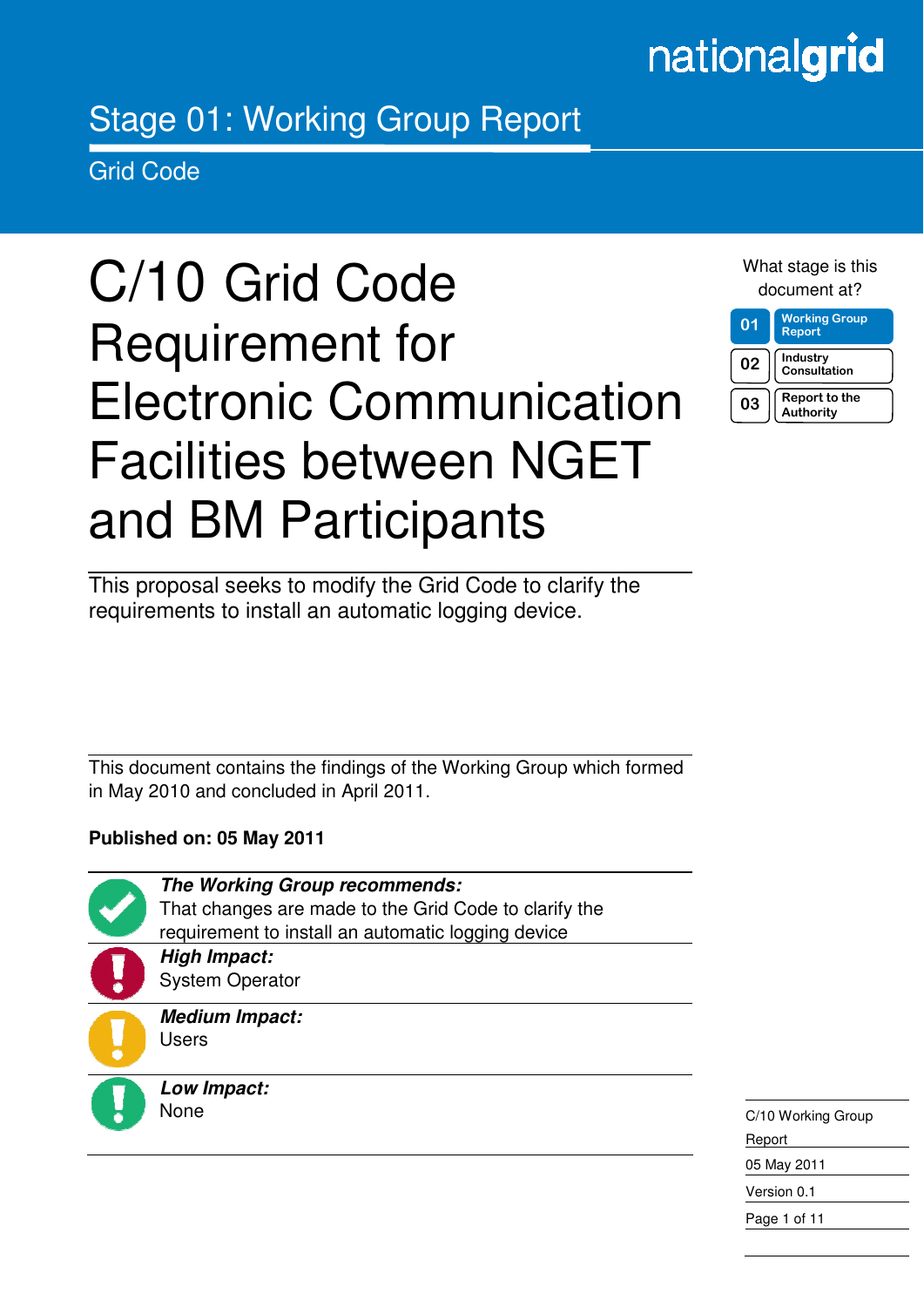#### **Contents**

 **Executive Summary............................................................................ 3 Background......................................................................................... 4 Purpose & Scope of the Working Group .......................................... 5 Working Group Discussions ............................................................. 6 Working Group Recommendations................................................... 9 Annex 1 - Proposed Legal Text .............................................................. 10**

## **About this document**

This document contains the discussions and findings of a Working Group that has been tasked to investigate an issue within the Grid Code. To modify the Grid Code a Modification Proposal must be taken to the Grid Code Review Panel (GCRP). This Modification Proposal will outline the background to the issue, how to address it, any impacts it may have on the industry and a recommendation for the GCRP to proceed to a Working Group or to an Industry Consultation.

The GCRP, based on the Modification Proposal, will determine if any further work or debate is required. If the group feels that the issue could benefit from further examination it will be progressed to a Working Group. Terms of Reference will be created to outline the purpose and scope of the Working Group, as well as any timelines for reporting back to the GCRP. The Working Group will then meet to discuss the issue and produce a Working Group Report. This Working Group Report is then presented to the GCRP to determine if the Terms of Reference have been met and that a robust solution has been developed to meet the defect within the Grid Code.

If the GCRP feels that the issue has already been investigated thoroughly and a robust solution has been developed, the Modification Proposal will progress to an Industry Consultation. Grid Code Industry Consultations last approximately one month but timescales can alter based on the complexity of the issue.

Following the conclusion of the Industry Consultation, a Report to the Authority is produced which takes into account any responses to the Industry Consultation and puts forward recommendations to Ofgem on how to address the defect within the Grid Code. The Authority then considers the issue and the proposed solutions to make a determination.



# **Any Questions?**  Contact: **Thomas Derry**  Code Administrator





**01926 654 208** 

Proposer: **Thomas Derry**  National Grid

C/10 Working Group Report 05 May 2011 Version 0.1 Page 2 of 11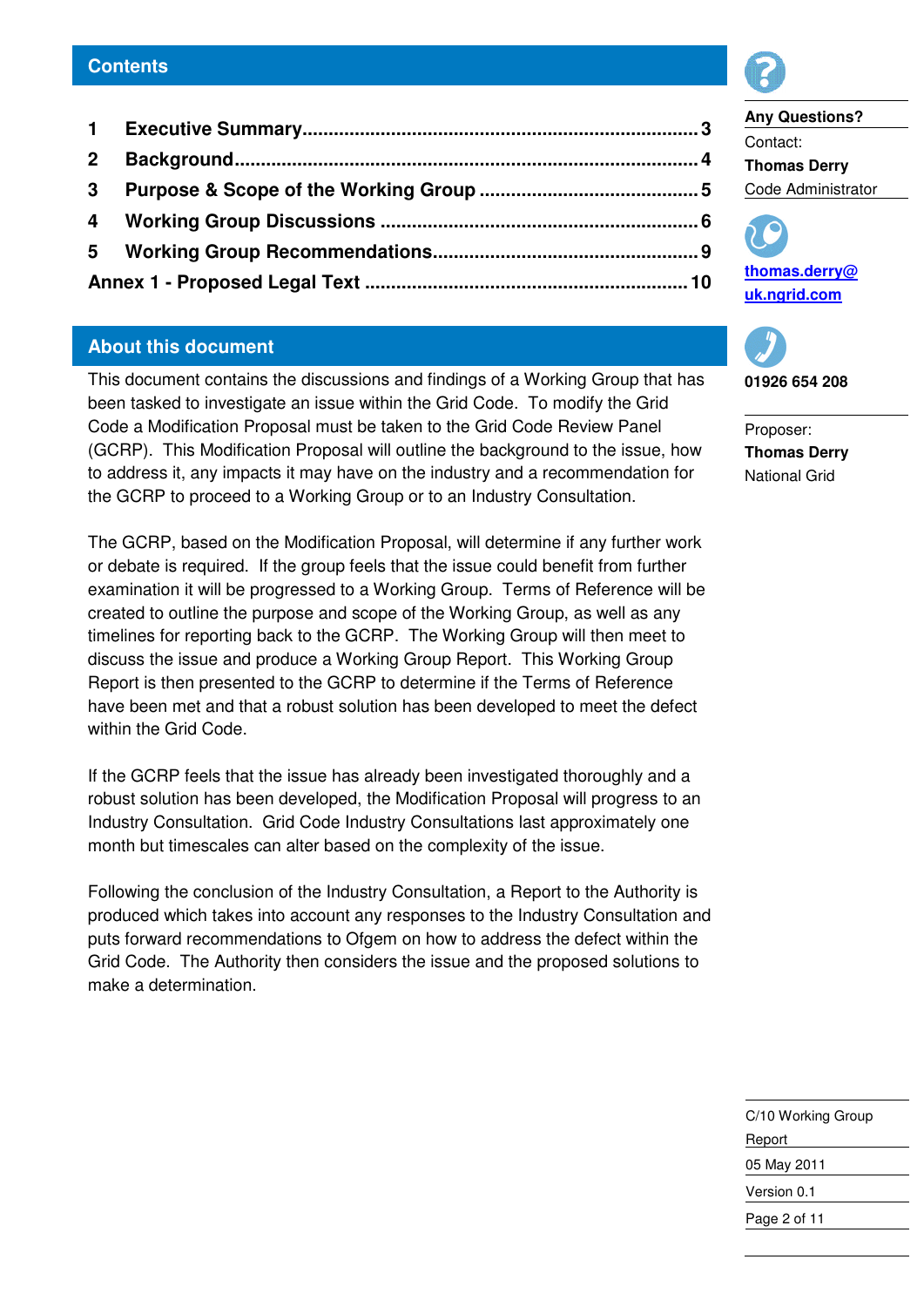#### **1 Executive Summary**

- 1.1 C/10 was raised at the May 2010 GCRP to address a defect within the Grid Code regarding the requirement to install an automatic logging device.
- 1.2 The principal means in which National Grid Electricity Transmission (NGET), as System Operator, access balancing services is via Electronic Dispatch Logging (EDL). EDL is the means by which instructions are issued by NGET and certain data is submitted by Generators. Within the Grid Code, EDL is known as an 'automatic logging device' and Control Telephony is used as a backup in the event of a failure of EDL.
- 1.3 Currently the requirement to install an automatic logging device is linked to a User's participation in the Balancing Mechanism. There is no clear requirement to have an automatic logging device installed for the dispatch of balancing services which results in an inefficient approach of dispatch by telephone.
- 1.4 The Working Group has reviewed the requirements under the Grid Code and proposes that a User will be required to have an automatic logging device installed if:
	- they wish to actively participate in the Balancing Mechanism; or
	- they are required to provide both Part 1 System Ancillary Services, namely Frequency Response and Reactive Power.
- 1.5 National Grid may waive or delay the requirement to install an automatic logging device should it be deemed inefficient.
- 1.6 The Working Group also recommends that an industry consultation for a period of 20 working days be undertaken subject to the approval of this Working Group Report by the Grid Code Review Panel (GCRP).

| C/10 Working Group |  |  |
|--------------------|--|--|
| Report             |  |  |
| 05 May 2011        |  |  |
| Version 0.1        |  |  |
| Page 3 of 11       |  |  |
|                    |  |  |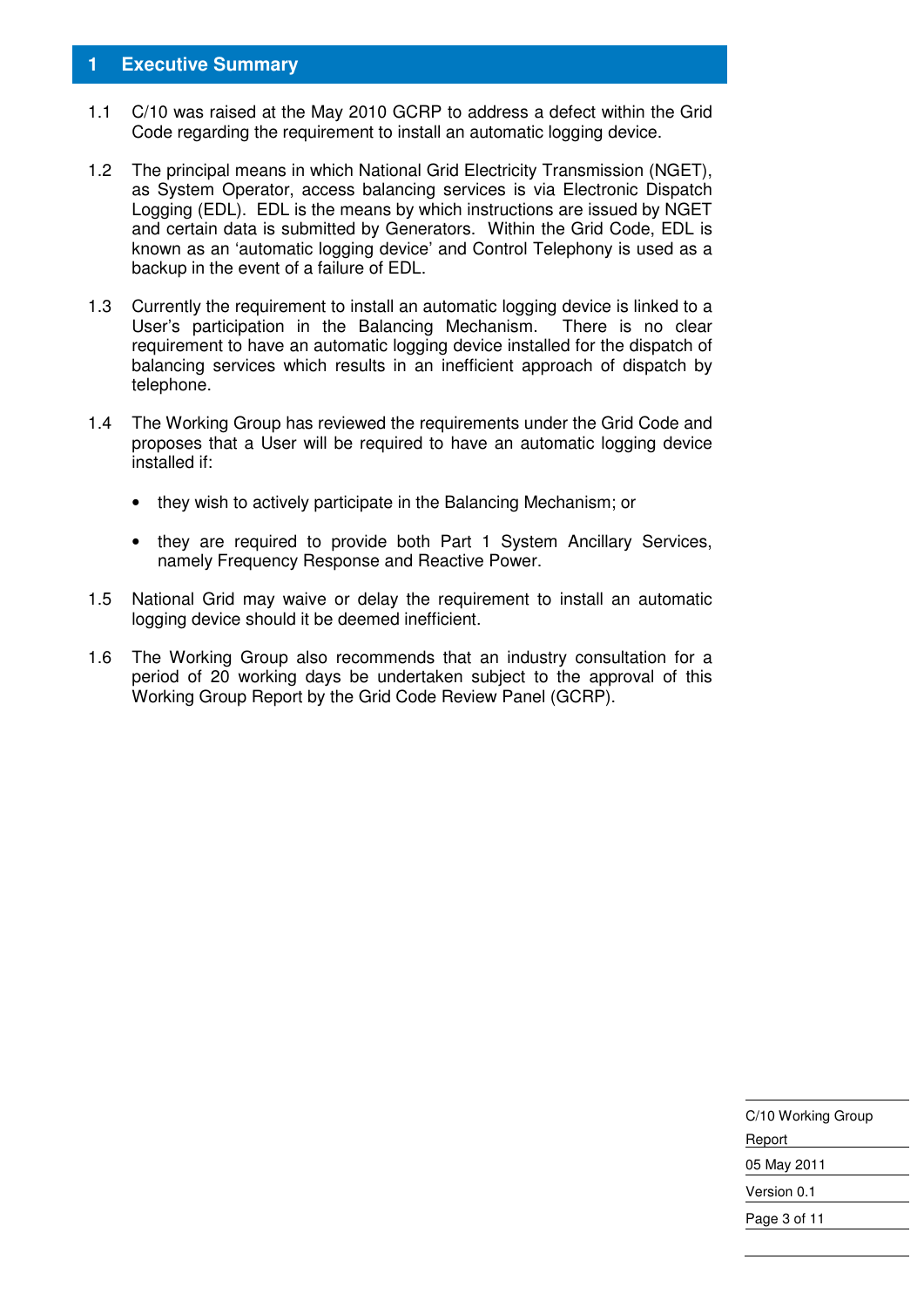### **2 Background**

- 2.1 National Grid Electricity Transmission plc (NGET), in its role as National Electricity Transmission System Operator (NETSO), is required to coordinate and direct the flow of electricity onto and over the National Electricity Transmission System (NETS) in an efficient, economic and coordinated manner. This is achieved through the use of balancing services, which include ancillary services, offers and bids made in the Balancing Mechanism (BM) and other services, such as energy trades
- 2.2 The principal means in which NGET access balancing services is via Electronic Dispatch Logging (EDL). EDL is the means by which instructions are issued by NGET and certain data is submitted by Generators. Within the Grid Code, EDL is known as an 'automatic logging device' and Control Telephony is used as a backup in the event of a failure of EDL.
- 2.3 NGET take responsibility for (and fund) the communication paths for EDL and Control Telephony (to the extent that it is GB based), providing the necessary communication links and connection equipment at the User's Control Point. The User provides and installs the EDL terminal at their Control Point, which consists of a computer, suitable EDL client software and the necessary testing.
- 2.4 The Grid Code Connection Conditions (CCs) currently draw a link between the installation of an automatic logging device and a User's choice to participate in the BM (CC.6.5.8). NGET are concerned that this linkage, between the installation of an automatic logging device and participation in the Balancing Mechanism, precludes a co-ordinated approach being taken regarding access to plant for the provision of balancing services.
- 2.5 A User is able to provide balancing services regardless of whether they participate in the Balancing Mechanism but there is no clear requirement to install an automatic logging device unless a User is participating in the Balancing Mechanism. This results in areas of the Grid Code being at odds with each other. The Balancing Codes (BCs) refer to ancillary service instructions being given by automatic logging device (BC2.6.1) but if the User does not participate in the BM there is no clear requirement within the Grid Code for an automatic logging device to be installed.
- 2.6 NGET are concerned that an increasing volume of wind generation is connecting to the network, but choosing not to participate in the BM. This presents the risk that, going forward, a significant percentage of the plant mix will be unable to efficiently provide balancing services through their own choice not to install an automatic logging device, even where market conditions change such that it becomes more attractive to provide such services.
- 2.7 To maintain the ability to co-ordinate and direct the flow of electricity onto and over the National Electricity Transmission System in an efficient, economic and co-ordinated manner, NGET wish to ensure continued access to balancing services from the widest possible range of generation.
- 2.8 C/10, presented to the GCRP in May 2010, proposes to address this discrepancy within the Grid Code regarding the requirement to install an automatic logging device. The changes to the Grid Code are designed to allow NGET to maintain the technical ability to access sufficient balancing services in the required timescales to allow them to carry out their duties in accordance with the requirements of their transmission licence.
- 2.9 It should be clarified that C/10 is not going to change the obligation on users to participate in the BM, it is up to users if they wish to participate.

C/10 Working Group Report 05 May 2011 Version 0.1 Page 4 of 11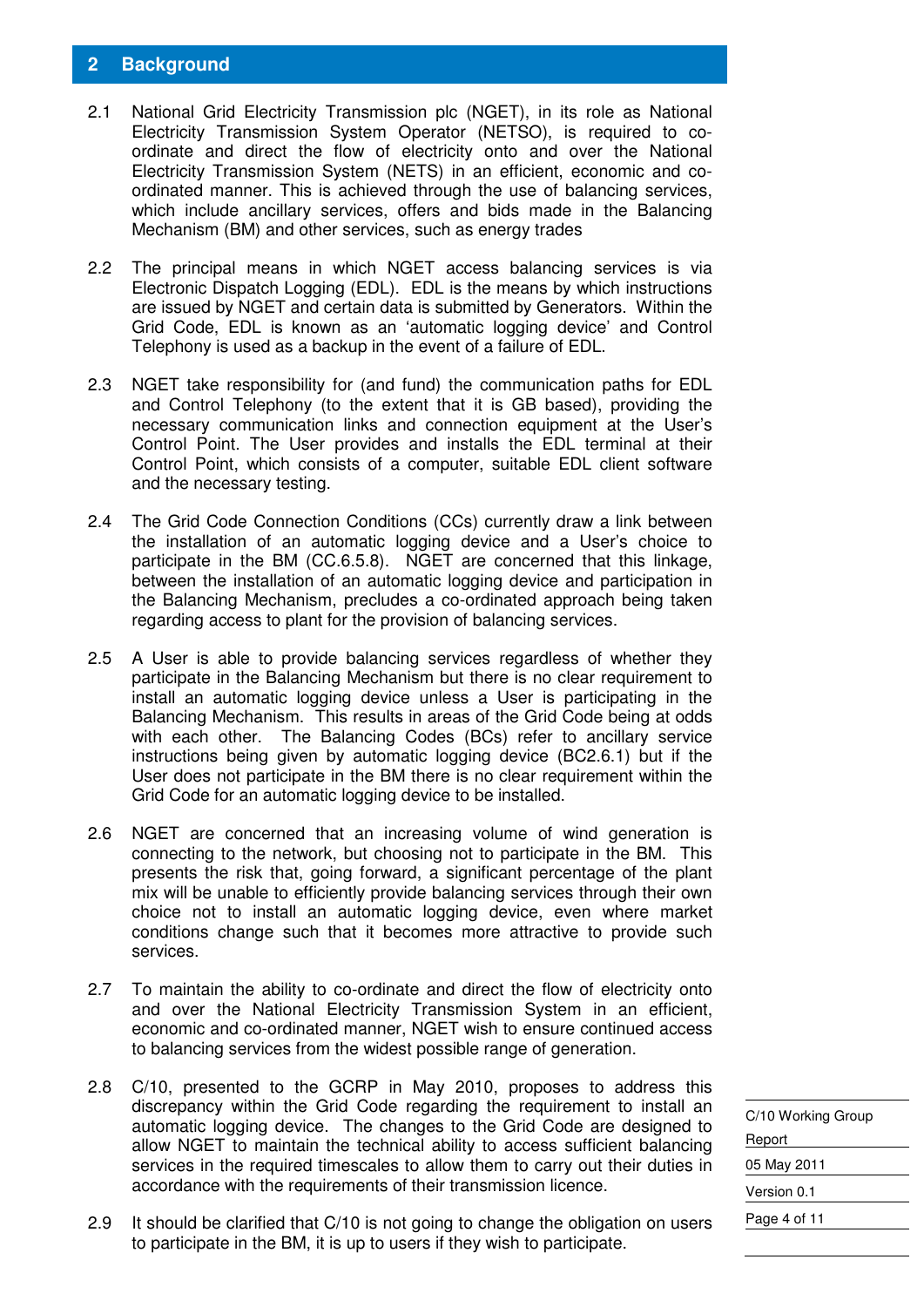### **3 Purpose & Scope of the Working Group**

- 3.1 The original paper presented to May 2010 GCRP proposed to take the issue to Industry Consultation but following discussion within the GCRP it was determined that the issue should progress to a Working Group for further development.
- 3.2 At the first Working Group meeting on 20<sup>th</sup> August 2010, the Working Group members reviewed the Terms of Reference and agreed the following issues to be the focus of the Working Group:
	- (a) The circumstances under which an obligation to install an automatic logging device should apply to BM Participants of the National Electricity Transmission System;
	- (b) Development of cost effective solution and clarification of the Grid Code text relating to the use of an automatic logging device for issuing Bid-Offer Acceptances and Ancillary Service Instructions; and
	- (c) Recommendations regarding topics for further consideration that, whilst beyond the scope of the Grid Code, might require changes to other industry codes.
- 3.3 The Working Group also agreed that the outcomes would be:
	- (a) a GCRP paper recommending a way forward on the above issues, taking into account the group discussions
	- (b) draft legal text of the proposed Grid Code changes as appropriate
- 3.4 The original timescales of the group suggested that a paper would be delivered to the November 2010 GCRP. The timetable was later revised for a paper to be submitted to the May 2011 GCRP.

C/10 Working Group Report 05 May 2011 Version 0.1 Page 5 of 11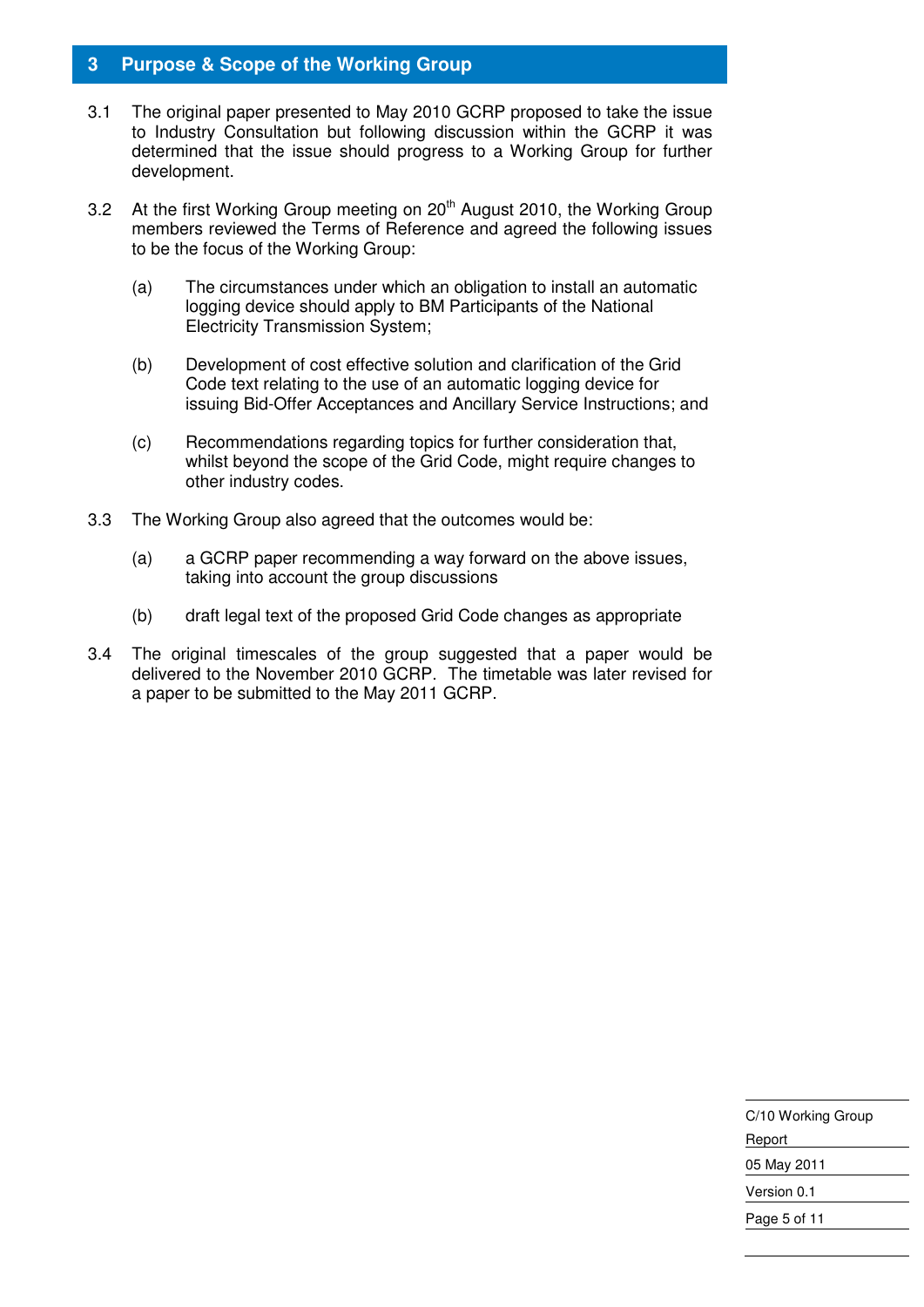#### **4 Working Group Discussions**

- 4.1 The Working Group convened two meetings to discuss the issues presented in C/10. The first meeting was held on  $20<sup>th</sup>$  August 2010 with the second on  $29<sup>th</sup>$  March 2011.
- 4.2 At the first Working Group meeting, National Grid explained that under the current drafting in the Grid Code there is no clear requirement for a user to install an automatic logging device if they do not wish to participate in the Balancing Mechanism (BM). This contradicts the Balancing Codes, specifically BC2.6.1(a), which states that all ancillary service instructions shall be given by automatic logging device. The mandatory ancillary services are Frequency Response and Reactive Power, and National Grid requires Electronic Dispatch Logging (EDL) for both of these services. It was also clarified that this amendment is not going to change the obligation on users to participate in the BM, it is up to users if they wish to participate. The group acknowledged the current defect in regards to installing an automatic logging device to provide ancillary services.
- 4.3 Working Group members wanted to know how these instructions are currently relayed to generators and National Grid explained that in the absence of an automatic logging device the telephone would be used, however, this is not ideal especially looking towards the future within increasing volumes of variability and inflexibility associated with new renewable, nuclear and gas fired generation.
- 4.4 Concerns were raised that moving to an EDL system would remove the flexibility that a phone provides as EDL has to be to a fixed point. This is especially concerning when some stations are unmanned. It was explained that EDL goes to a Control Point which, under CC.7.9, currently has the requirement to be manned 24 hours a day.
- 4.5 The group sought clarification of the difference between Electronic Dispatch Logging (EDL) and Electronic Data Transfer (EDT), and how emergency instructions are given. EDL is a two way communication channel that allows for the instruction of generators whereas EDT is a one way communication channel that generators use to submit information, such as Physical Notification data, to National Grid. Emergency communications will continue to be given by telephone.
- 4.6 It was noted that the original paper presented to the May 2010 GCRP stated a single Control Point that was managing a combined Registered Capacity that equals or exceeds 100 MW would require an automatic logging device. National Grid explained this value was based on a cost benefit estimate. The group raised concerns that this arbitrary limit could create a situation in which multiple Control Points would be created by a User to avoid ever breaching the 100MW limit and being obligated to install an automatic logging device.
- 4.7 The Working Group thought that it would be sensible to have clearer guidelines regarding the circumstances in which an automatic logging device must be installed. Rather than an arbitrary limit at the Control Point it was suggested that the stations connected to the Control Point should be looked at.
- 4.8 In the first Working Group meeting the members determined that if a generator is considered 'Large' in their respective areas (NGET 100MW, SPT 30MW, SHETL 10MW) and has a requirement to provide a mandatory ancillary service they would be required to install an automatic logging device.

C/10 Working Group Report 05 May 2011 Version 0.1 Page 6 of 11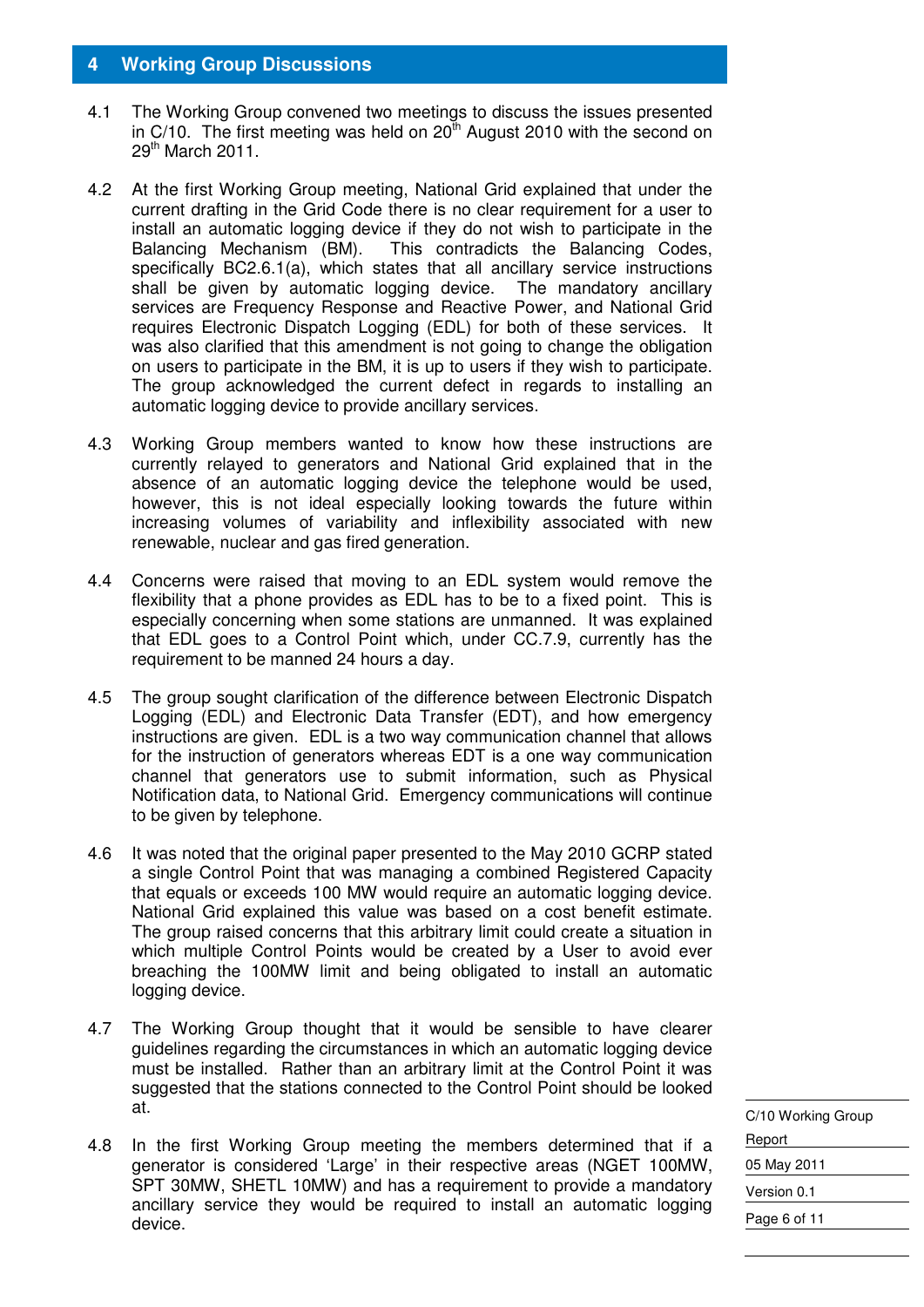- 4.9 Through further discussion it became clear that this requirement could result in inefficient installation of EDL by capturing some generators that would likely never be instructed to provide ancillary services. The Working Group determined that if a generator has a requirement to provide both Part 1 System Ancillary Services as identified in CC.8.1, namely Frequency Response and Reactive Power<sup>1</sup>, then they would be required to install an automatic logging device. National Grid may waive or delay the requirement to install an automatic logging device, based on this criterion, should it not be deemed efficient.
- 4.10 Based on the above criterion, National Grid was asked to conduct analysis to determine:
	- **How many generators would be impacted by the proposed criterion?**

The analysis carried out by National Grid indicates that if we require EDL for all generators that are required to provide both Part 1 System Ancillary Services it is estimated that we may need to install EDL to 18 Control Points for generators connecting between the suggested implementation date of 1<sup>st</sup> January 2013 and 2019. These 18 Control Points would be controlling 13GW of plant.

• **What would the cost be to implement to criterion?** 

The current costs associated with installing EDL and Control Telephony are approximately £30,000 - £40,000 to deliver per site and on going cost is approximately £7,000 per site. There are efficiencies in installing EDL together with Control Telephony which is why the total cost is quoted here.

- 4.11 The above analysis has only looked at Scotland to get an idea of the scale of the impact. It is estimated that 18 Control Points are going to require EDL installation as a result of the proposed changes to the Grid Code. However, this number could decrease as projects may not materialise and there could be some degree of consolidation of Control Points.
- 4.12 If a generator is required to provide both Part 1 System Ancillary Services, the following issues may be considered by National Grid when evaluating the efficiency of installing EDL to the Control Point and whether installation should be waived or delayed:
	- Obligation to provide reactive power (generators that provide less than 15MVARs are not currently obliged to enter into a Mandatory Services Agreement with National Grid to provide Reactive Power);
	- If the generator is embedded
	- Restrictions on embedded generators reactive range required by the DNO.
	- Size and location of the generator

| C/10 Working Group |  |  |
|--------------------|--|--|
| Report             |  |  |
| 05 May 2011        |  |  |
| Version 0.1        |  |  |
| Page 7 of 11       |  |  |

<sup>1</sup> CC.8.1 requires all large generators to provide Reactive Power, however the CUSC only obliges National Grid to offer a Mandatory Services Agreement to generators that have a reactive capability of 15MVAR or more. Generators that have a reactive capability of less than 15MVAR can enter into a MSA with National Grid if they

-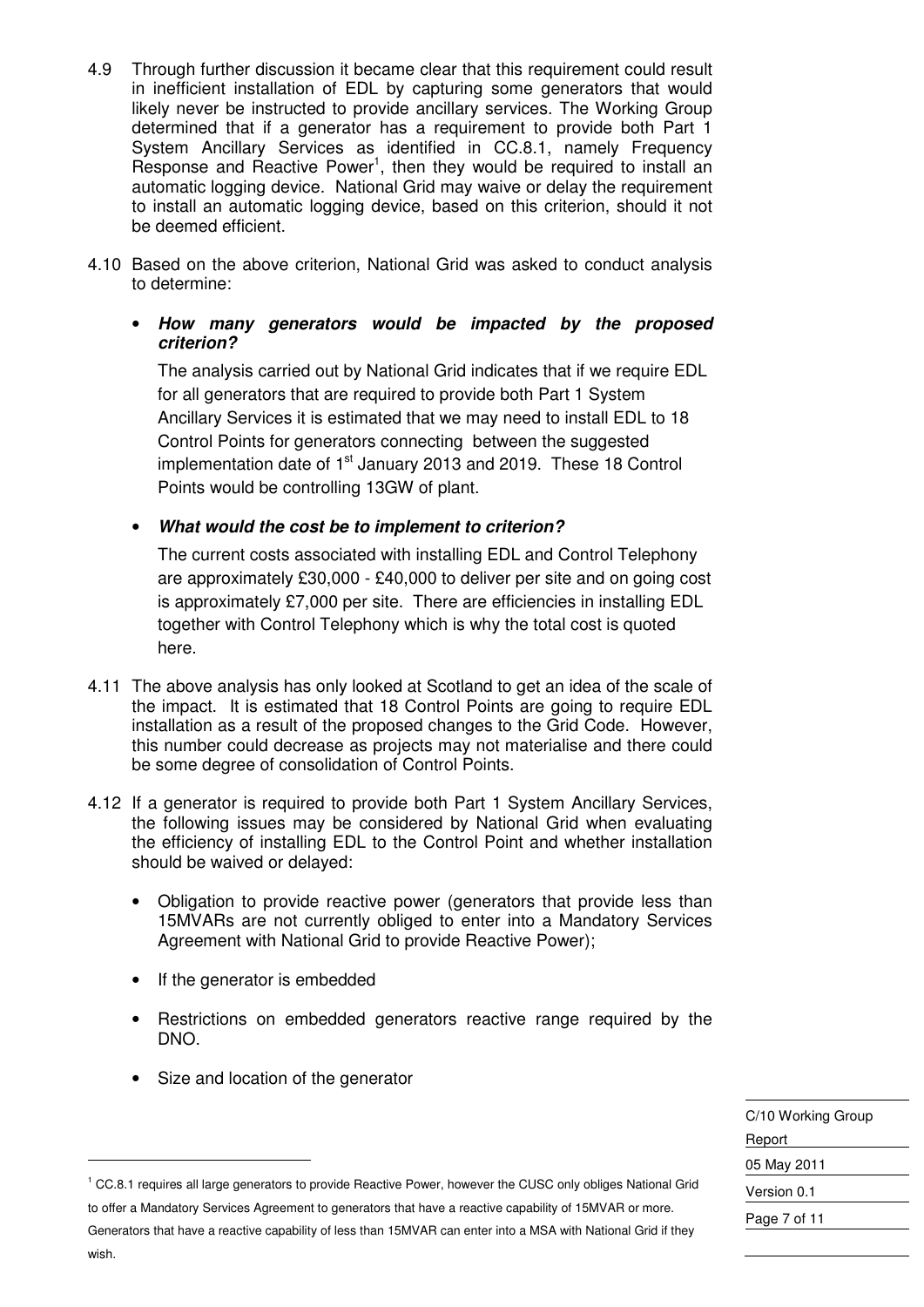- 4.13 The offshore element was also discussed and it was noted by the Working Group that there is work ongoing elsewhere in regards to offshore ancillary services.
- 4.14 The issue of retrospectivity was discussed and it was determined that any changes would not be retrospectively applied.
- 4.15 The Working Group discussed the implementation strategy regarding any changes. It was noted that a station currently being built could be adversely impacted if new rules were enforced mid-construction. The group thought that putting a requirement on a Control Point should not adversely impact a new build although it may be prudent to attach an implementation timeline around commissioning or define an 'effective from' date.
- 4.16 The group discussed an implementation date and suggested that the new requirements would apply to those User's which have a completion date after 1<sup>st</sup> January 2013. It was felt that this would allow adequate time for the installation of EDL between requirements placed into the Grid Code and the completion of projects in 2013. The Working Group suggested there should be a question within the Industry Consultation that seeks views on an implementation date.
- 4.17 To reach the date of 1 January 2013, the Working Group was assuming changes to the Grid Code would occur in September/October 2011. This is of course dependent on an Authority decision and may need to be revised based on actual implementation date of the changes.
- 4.18 The group discussed the costs surrounding EDL. National Grid noted that they cover the cost of EDL to the Control Point as long as it is in Great Britain. Offshore EDL is charged at a one of cost for installation. The control telephony can be combined with EDL for efficiency reasons; however EDT and EDL will always be separate.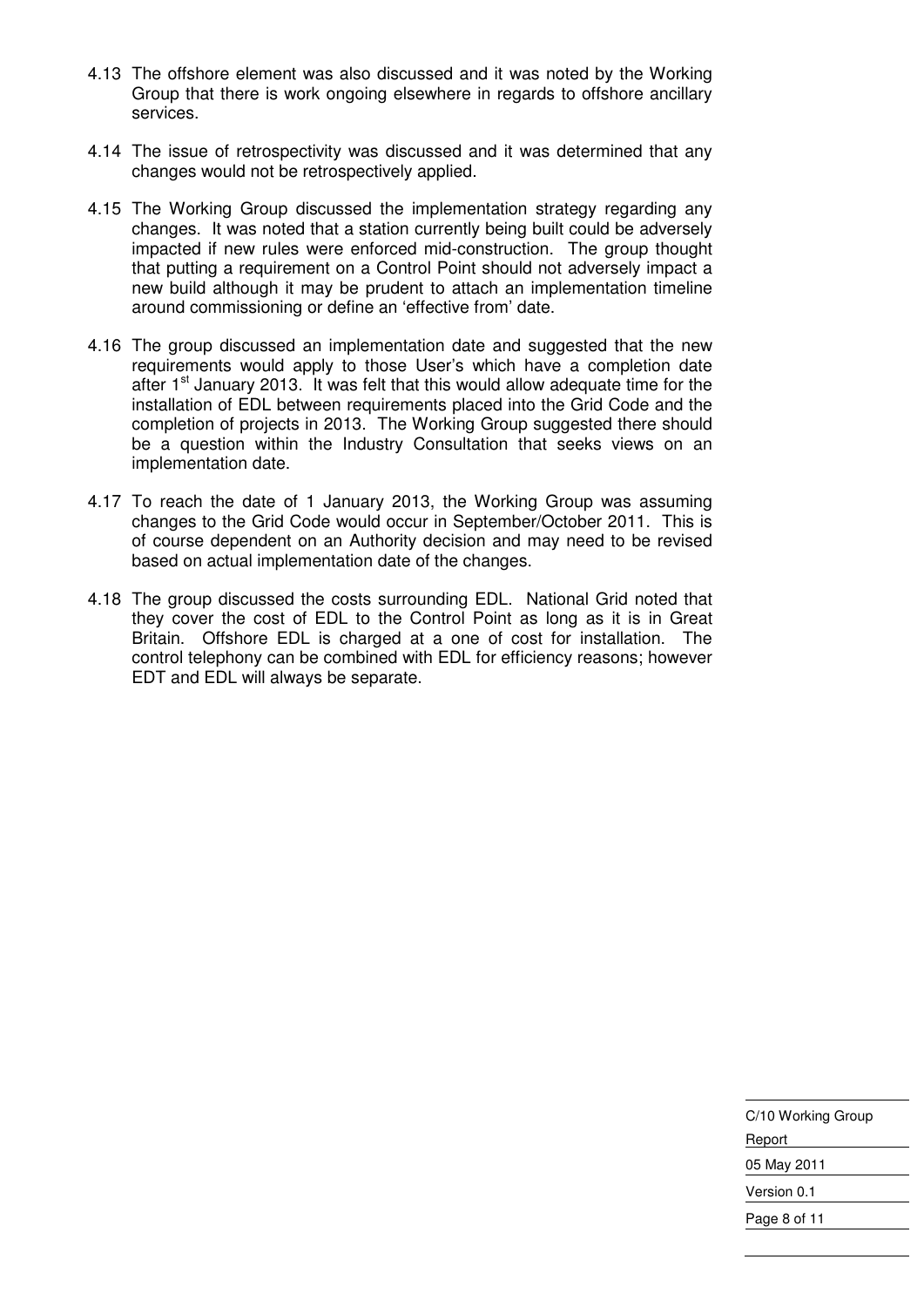# **5 Working Group Recommendations**

- 5.1 The Working Group has recognised the defect within the Grid Code surrounding the requirements to install an automatic logging device.
- 5.2 The Working Group recommends the following to address the issues raised in C/10:
	- (a) Clarify the requirements to have an automatic logging device installed through the proposed new Grid Code drafting found in Annex 1
	- (b) Progress to an Industry Consultation for a period of 20 Working Days

| C/10 Working Group |  |
|--------------------|--|
| Report             |  |
| 05 May 2011        |  |
| Version 0.1        |  |
| Page 9 of 11       |  |
|                    |  |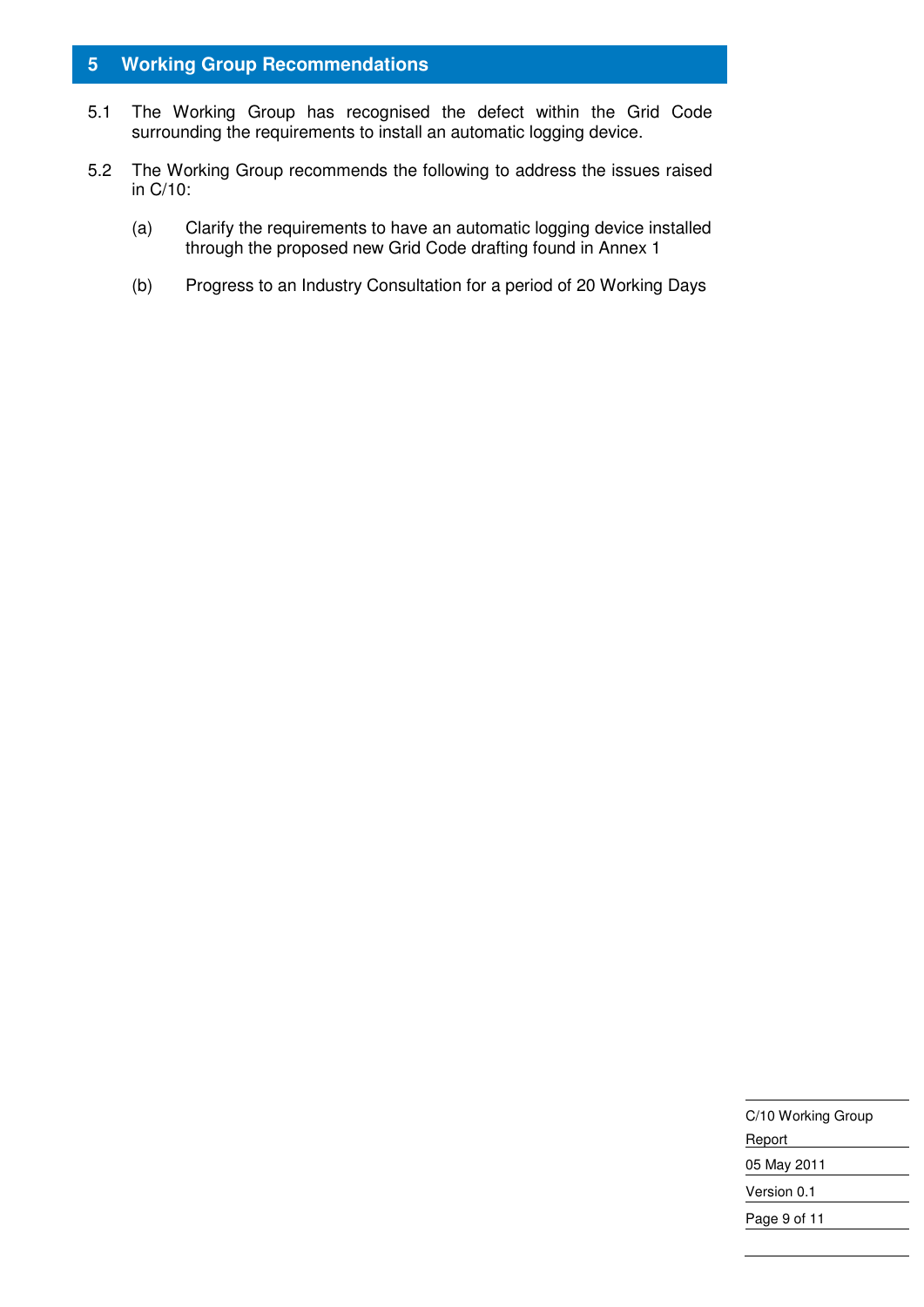### **Annex 1 - Proposed Legal Text**

Changes are required to the following sections of the Grid Code;

CC.6.5.8 (b) BC2.6.1 (a) BC2.A.2.3

#### CC.6.5.8 Electronic Data Communication Facilities

(a) All **BM Participants** must ensure that appropriate electronic data communication facilities are in place to permit the submission of data, as required by the **Grid Code**, to **NGET**.

(b) In addition,

- 1. any **User** that wishes to participate in the **Balancing Mechanism**;
- or
- 2. any **BM Participant** in respect of its **BM Units** at a **Power Station** where the **Construction Agreement** and/or a **Bilateral Agreement** has a **Completion Date** on or after 1 January 2013 and the **BM Participant** is required to provide all **Part 1 System Ancillary Services** in accordance with CC.8.1 (unless **NGET** has otherwise agreed)

must ensure that appropriate automatic logging devices are installed at the **Control Points** of its **BM Units** to submit data to and to receive instructions from **NGET**, as required by the **Grid Code**. For the avoidance of doubt, in the case of an **Interconnector User** the **Control Point** will be at the **Control Centre** of the appropriate **Externally Interconnected System Operator**.

(c) Detailed specifications of these required electronic facilities will be provided by **NGET**  on request and they are listed as **Electrical Standards** in the Annex to the **General Conditions**.

> C/10 Working Group Report 05 May 2011 Version 0.1 Page 10 of 11